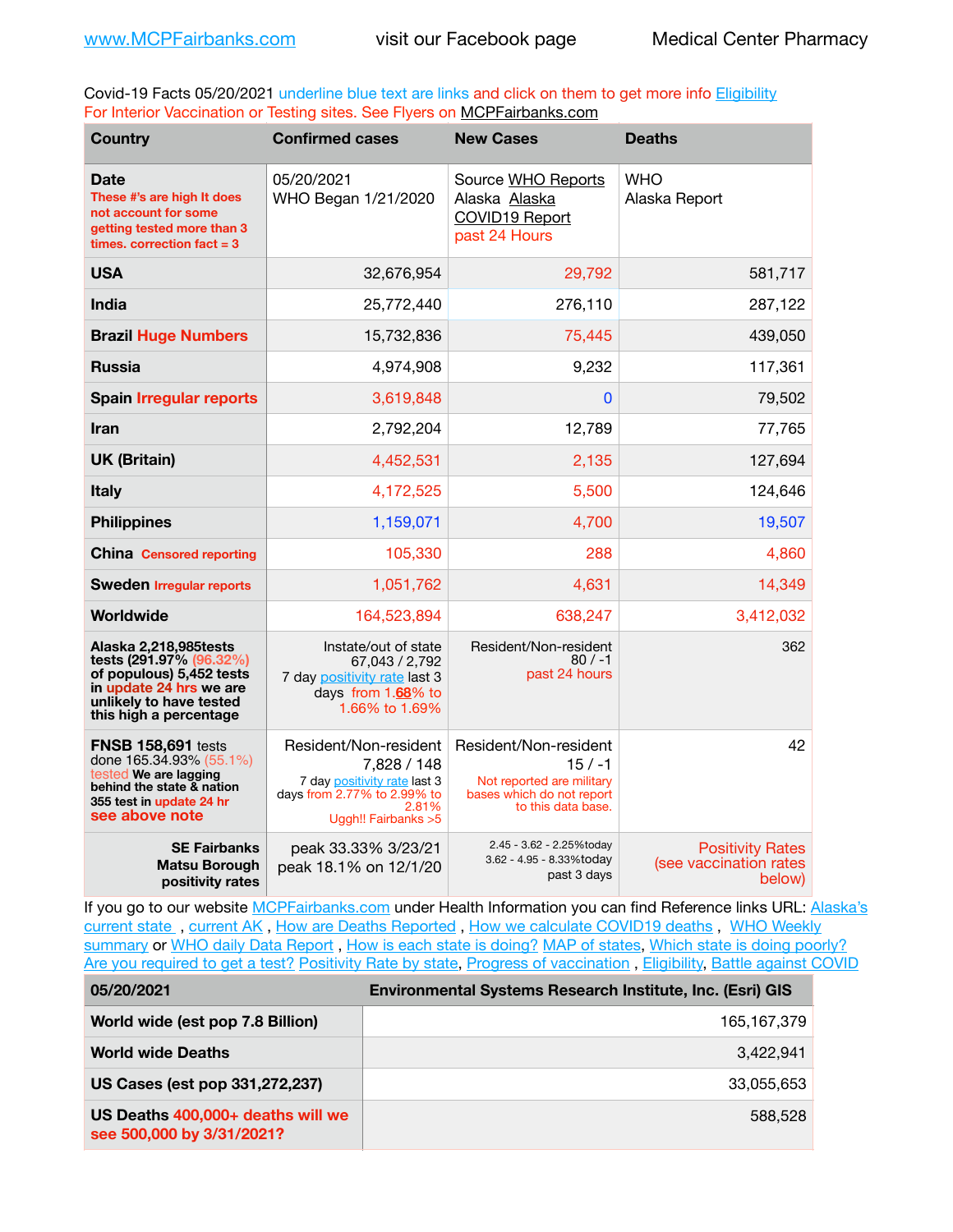Impact of COVID-19 on the US Healthcare system

Estimated US Population 331.3 million 199.73% (66.58%) have been tested (661.1 million) Estimated 5% of US population will test positive for Covid-19 16.56 million (currently 33.1 Million (9.99%) of population tested positive vs Alaska (8.82%) we have currently tested an est. 661.1 million based on 33.1 mill that have tested positive discount some of these numbers by 67% to account for multiple testing of same person.

If 8% will require hospitalization of the 16.56 million positive cases, we would need 1.325 million beds. Estimated by the American Hospital Association there are 800,000 staffed beds available.

The US has 2.8 hospital beds per 1000 our needs could be 56, China had 4.3, Italy 3.2, South Korea 12.3

The USNS Mercy and Comfort added **8.1.2.1.2.1.2.000** staffed beds, not ICU Of these estimated to be admitted to ICU 860,000. to ICU beds The US has 16,000 ICU beds we have 68,000-85,000 beds

US could need 299,000beds with ventilators <16,000 ventilators

 The Needs

**Summation:** Estimated needs could be 1.325 million hospitalized beds for just COVID-19 patients alone. If positives represents 5% of test run, then approximately 661.1 million have been tested, we have no idea how many tests have been run or how many multiple tests conducted on the same person, resulting in 33.1 million positive tests run with 588,528 with 654 deaths in the past 24 hours, ave 2320/day. In AK, with 67,043 positive cases 8.82% of Alaska, 1,552 hospitalizations, and 362 deaths. Hospitalization rate is 2.31% of those that test positive, Death Rate 0.540% overall or 23.32% of those hospitalized. Those >60 y/o represent 15% of positive cases, yet represent 80% of deaths. 595,263 vaccines given equal approximately 277,933 (36.57%) completed series and 317,330 (41.75%) vaccinated once of population.

Normal ICU stay 5-7 days, estimated ICU stay for COVID-19 2-3 weeks and they could tie up a ventilator for that length of time also, helping only 1/3 as many patients.

This is why we need to flatten the curve by social spacing and only essential travel.

Expected Death (these are just estimates based on other countries) if 5% of the US Population (16.56 million) test positive we are now at 29.137 million positive (8.8%) and if

1% die = 165,600 people

2% die = 311,200 people

3% die = 496,800 people

6% die = 993,600 people obviously we have passed the 1.325 million positive cases we are 29.137 million so if 5% of the US population (16.56 million) test positive and 6% of those die = 993,600 deaths if no vaccine, or if 3.09% (511,704) will die, but we are 104.8% of the way there in 52 weeks (1 year).

World wide death rate of positive tests actually 2.07%. The US is at 588,528 1.78% of those actually tested positive, that is 70% lower death rate than when we started in 3/2020 , started at 6%. But we are slipping Death % have gone from 1.67 to 1.82%. There are 7.8 Billion people in the world 331 million live in the US (4.2% of the world's population) 9.99% have tested positive. The US deaths represents 17.19% of the world's death numbers and 20.01% of worldwide confirmed cases.

In comparison to the flu in the US.

CDC Estimates. From 2010 to 2016, the flu-related death rate was between 12,000 and 56,000, with the highest season being 2012 to 2013 and the lowest being 2011 to 2012. Most deaths are caused by complications of the flu, including pneumonia or a secondary bacterial infection of the heart or brain. or 2,000 to 9,333 per year. In 2020 in the US has 19 million cases 180,000 hospitalized and 10,000 (0.052%) have died, typically it is 2% will die, compared to 1.78% with COVID19. 199.73% (US), 291.97% (Alaska), & 165.3% (Fbks) are still too few to protect us from future outbreaks. Experts feel that we need either need people to get infected with the virus and develop antibodies or get vaccinated to create immune antibodies to protect us, that we need >60% of the population to have positive antibody tests and preferably 70-90%, one expert felt they would not feel confident til >85% were positive, to give assurance (herd immunity) in order to go without masks and social distancing. NY City seems to have the highest number at 20%. Testing is so important. Currently we are testing at 44.53 Million tests per month. At this rate to test everyone once it will take 7.37 months or over 0.59 years. To test 3 times it would take 22.10 months or 1.77 years

The [Flu](https://lnks.gd/l/eyJhbGciOiJIUzI1NiJ9.eyJidWxsZXRpbl9saW5rX2lkIjoxMDMsInVyaSI6ImJwMjpjbGljayIsImJ1bGxldGluX2lkIjoiMjAyMTAyMjYuMzYwNDA3NTEiLCJ1cmwiOiJodHRwczovL3d3dy5jZGMuZ292L2ZsdS93ZWVrbHkvb3ZlcnZpZXcuaHRtIn0.ePMA_hsZ-pTnhWSyg1gHvHWYTu2XceVOt0JejxvP1WE/s/500544915/br/98428119752-l) (Influenza kills approximately 1-2% of those infected ([1.6% positivity in Alaska](http://dhss.alaska.gov/dph/Epi/id/SiteAssets/Pages/influenza/trends/Snapshot.pdf) zero deaths for flu), SARS killed 800 people total, COVID19 appears to kill 1.78% > 588,528 of those that test positive (9.99% of US COVID) or 12% less deadly than the flu and seems to be more contagious. (Seems to spread more readily) Flu [rates dropped from 300 to single digits this year](https://lnks.gd/l/eyJhbGciOiJIUzI1NiJ9.eyJidWxsZXRpbl9saW5rX2lkIjoxMDEsInVyaSI6ImJwMjpjbGljayIsImJ1bGxldGluX2lkIjoiMjAyMTAyMjYuMzYwNDA3NTEiLCJ1cmwiOiJodHRwOi8vZGhzcy5hbGFza2EuZ292L2RwaC9FcGkvaWQvUGFnZXMvaW5mbHVlbnphL2ZsdWluZm8uYXNweCJ9.oOe3nt2fww6XpsNhb4FZfmtPfPa-irGaldpkURBJhSo/s/500544915/br/98428119752-l) note the start of mask wearing impacted flu numbers. Alaska has 67,043 so far, 7,828 in Fairbanks or 1 of every 9 of Alaskans, and with 42 of 362 deaths 1 in 9, the first case was transient foreign airline crew member. Interesting, the Source of Alaska's SARS-Cov2 virus originated not from East Asia by travelers or the west coast (Washington where it was first observed) , but came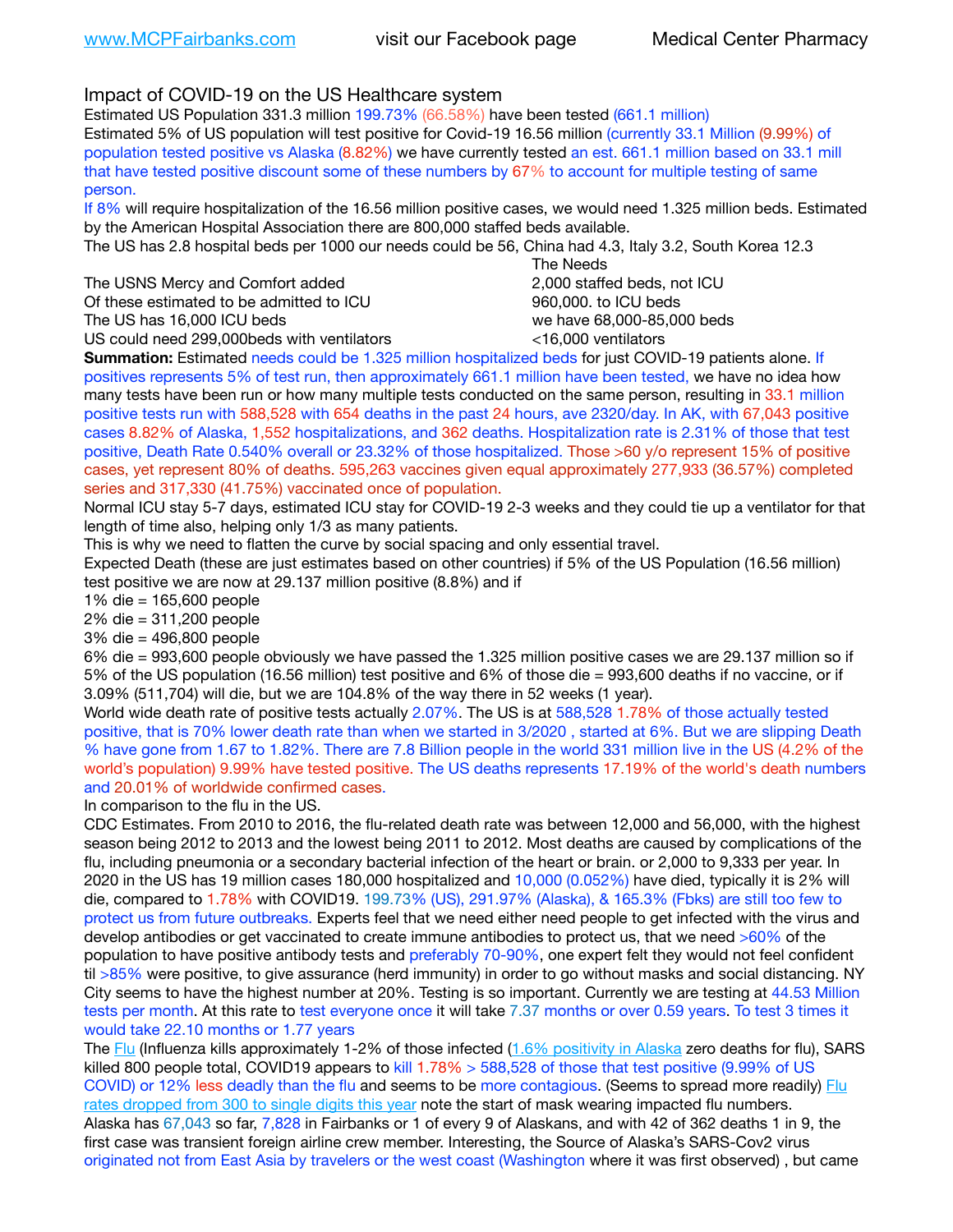from the east coast of the US, and they were inoculated first from Europe, accordingly from New York's Governor and CDC. Currently 36 Variants known, only 6 of major concern in the US. (Europe's (china's)) Primary, plus an Ohio variant (COH.20G/501Y), California, [UK](https://www.cdc.gov/coronavirus/2019-ncov/transmission/variant-cases.html) (B.1.1.7), (7) South African (1.351), and (2) Brazil (P.1), we have seen 5, Europe's (China) [variant,](https://www.webmd.com/lung/news/20210318/cdc-who-create-threat-levels-for-covid-variants?ecd=wnl_cvd_031921&ctr=wnl-cvd-031921&mb=kYbf7DsHb7YGjh/1RUkcAW0T6iorImAU1TDZh18RYs0=_Support_titleLink_2) California, Brazil, UK, South Africa, in Alaska so far, the last 3 in particular as they have a 50% increase in transmissibility vs 20% in the others over the China variant. **Best practice protection** is good personal Hygiene do not touch eyes, nose, mouth, wash hands frequently for at least 20-30 seconds, before you touch your face, and observe personal spacing of 6-18 feet. Remove your shoes in your house, frequently clean surface areas, let the cleaner sit 15-20 sec before wiping off. **We are recommending to wear any kind of mask.** Drug treatment is being researched, but as yet not been verified, only suggested. Best to isolate those sick and isolate those most susceptible (old and preconditioned with risk factors) **Risk factors:** Cardiovascular disease (56.6%), Obesity (41.7%), Diabetes (33.8%), age >60, respiratory problems, especially smokers or those who vape, High Blood Pressure If you have been exposed self isolate for 2-4 weeks One episode in China, a man tested negative for 27 days before showing symptoms. So Isolation may want to be considered up to 4 weeks not just 10-14 days. Italy 1 in 10 positive cases admitted to ICU due to Hypoxic failure requiring mechanical ventilation. In NY it was 1 in 7 that required hospitalization, of the 5700 hospitalized 2634 were discharged (79% (2081)) or added (21%(553)), 9 in 10 put on a ventilator died. Public policy development and education is important. **How Long does Covid-19 stay on objects** Air (droplets in air, sneeze/cough) up to 3 hours Copper 4 hrs skin (SARS-COV2) 9.04 hrs (Influenza virus 1.82 Hrs) droplets on skin (sneeze) 11 hours Cardboard (Amazon Box) 24 hrs Plastic surfaces/Stainless Steel 72 hour Vaccination in Alaska by Age 80.00% Which Age group have received What % of the vaccine 40.00% What % of the Age Group have been Vaccinated 60.00% Deaths % by Age (Who dies of the virus) 30.00%  $\blacksquare$  Test (+) % by Age (Who has the virus) 40.00% 20.00% 20.00% 10.00% 0.00% 0.00% 10-19 20-29 30-39 40-49 50-59 60-69 70-79 >80 0-9 10-19 20-29 30-39 40-49 50-59 60-69 70-79 >80 Updated graph numbers. Project outward **Viral RNA** Exhalation can spray 1.5 m (4.9 ft) spittle (droplets) Coughing 2 m (6.6 ft) Sneeze 6 m (19.7 ft) Development of immune response Early viral testing tests to see if you currently have the virus. Later antibody testing tells us if you have been exposed and survived. But does not tells us if you have immunities to the virus. Days Since Onset of Symp

We will need to have both tests done in order to open the community..

Viral Antigen and Viral RNA tells us you have the disease and can spread the disease and if you can or are currently sick. IgM (short term) and IgG (long term antibodies) tells us you have experienced the virus or had the vaccine, and got over it. You may be resistant if your [antibody levels](https://www.cdc.gov/coronavirus/2019-ncov/lab/resources/antibody-tests.html) are high enough. [Current](https://l.facebook.com/l.php?u=https://www.itv.com/news/2020-10-26/covid-19-antibody-levels-reduce-over-time-study-finds?fbclid=IwAR3Dapzh1qIH1EIOdUQI2y8THf7jfA4KBCaJz8Qg-8xe1YsrR4nsAHDIXSY&h=AT30nut8pkqp0heVuz5W2rT2WFFm-2Ab52BsJxZZCNlGsX58IpPkuVEPULbIUV_M16MAukx1Kwb657DPXxsgDN1rpOQ4gqBtQsmVYiWpnHPJo2RQsU6CPMd14lgLnQnFWxfVi6zvmw&__tn__=-UK-R&c%5B0%5D=AT1GaRAfR_nGAyqcn7TI1-PpvqOqEKXHnz6TDWvRStMnOSH7boQDvTiwTOc6VId9UES6LKiOmm2m88wKCoolkJyOFvakt2Z1Mw8toYWGGoWW23r0MNVBl7cYJXB_UOvGklNHaNnaNr1_S7NhT3BSykNOBg) [View of antibodies/immunity](https://www.livescience.com/antibodies.html)[.](https://www.itv.com/news/2020-10-26/covid-19-antibody-levels-reduce-over-time-study-finds) We have tested currently 291.97% (97.032%) of the Alaskan population and over little over 199.73% (66.58%) of the US population, discount these numbers by 67% to reflect multiple testing of the same person. To be safe, we need at least 25% to see if we are making progress,  $60\%$  to [barely qualify](https://www.nature.com/articles/d41586-020-02948-4) to be safe, and [70-90%](https://www.mayoclinic.org/herd-immunity-and-coronavirus/art-20486808) to be assured we will not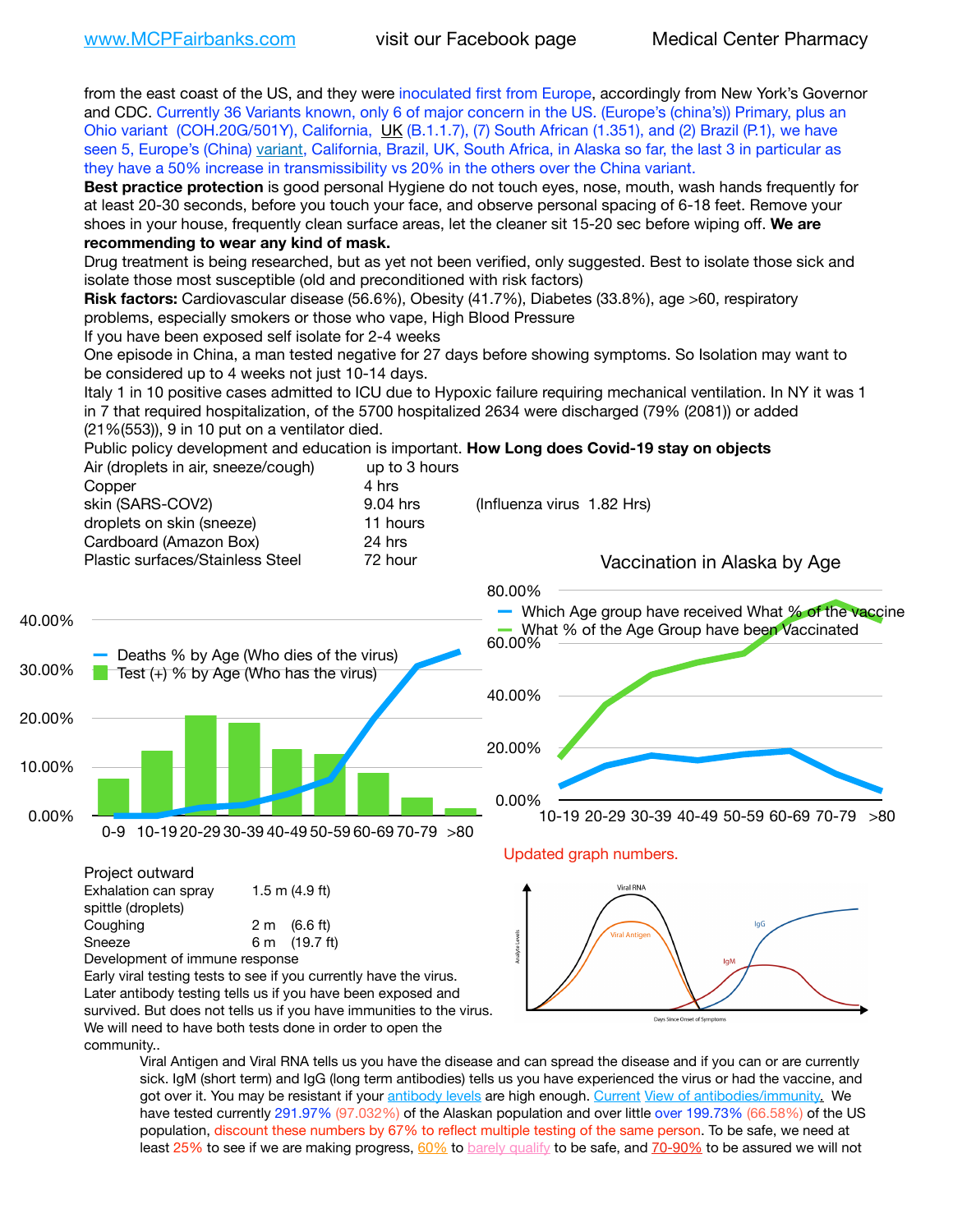see a second wave of sickness. Some experts will [not feel safe til we are at 85%](https://www.bannerhealth.com/healthcareblog/teach-me/what-is-herd-immunity). See bottom of last page to see how and where in Alaska do we and each of the boroughs stack up, compared to other states and the nation.

| <b>Conflict</b>                                       | Combat<br>Death | Past 24<br>hours |
|-------------------------------------------------------|-----------------|------------------|
| <b>Revolutionary War</b>                              | 8,000           |                  |
| <b>Civil War</b>                                      | 214,938         |                  |
| World War I                                           | 53,402          |                  |
| World War II                                          | 291,557         |                  |
| <b>Korean Conflict</b>                                | 33,686          |                  |
| <b>Vietnam</b>                                        | 47,424          |                  |
| <b>Gulf War</b>                                       | 149             |                  |
| Afghanistan                                           | 1,833           |                  |
| <b>Iraq</b>                                           | 3,836           |                  |
| 1918 Flu                                              | 675,000         |                  |
| 9/11 deaths                                           | 2,977           |                  |
| <b>COVID19 deaths from</b><br>1/20/2020 to 05/20/2021 | 588,528         | 654              |

Three types of clinical laboratory COVID-19 or SARS-CoV-2 tests are being developed:

Molecular Gene sequencing (current method), Viral antigen (testing parts of the virus), Host antibody tests (serology). They detect the virus in different ways.

Mask & [Mask Usage:](https://www.nationalgeographic.com/history/2020/03/how-cities-flattened-curve-1918-spanish-flu-pandemic-coronavirus/) N95 filter out 95% of the particles in the air 3 microns in size or larger.

Mold sizes are about 10-12 microns in size. Bacteria are larger, so is dust

Gas molecules and viruses are smaller. PM2.5 are 2.5 microns in size.

**Viruses** can be 1 micron in size, 0.3 micron in size, or 0.1 microns in size, so they **will pass right through**. **We recommend wearing any mask, the mask may provide up to 5 times the protection** ver **wearing no mask at all**. It still **does not protect** the wearer from contracting the infection, it **can inhibit** the spreading, something is **better than nothing at all**.

**Remember there is a clean side ( the side towards you) and a dirty side,** the side to the contaminated air is dirty. If you are COVID positive then this is reversed. When handling the mask, do not touch the dirty side and then touch your face, Wash properly your hands first after touching the dirty side before touching your face. If you are infected the dirty side is the inside surface of the mask.

Wash your homemade mask in hot water wash >133F (for at least 10 minutes) and rinse to sanitize with high heat >133F Plus and a weak bleach or peroxide (not Both) the mask. Daily if possible. If you are a frontline health care provider with a homemade fabric mask 2 hours. Do not touch the dirty side.

**Mask usage: 5/13/21 While the CDC** has changed it's recommendations for those who have gotten vaccinated to go mask free, except on Mass Transportation such as buses and airline, or when in crowded situations, like concerts. Those that have not been vaccinated are still advised need to wear a mask.

The risk has now increased for those non-vaccinated folks. They no longer have the masked people in the community to protect them. While those who have been vaccinated will not get sick or as sick. They can still pass, much more easily without the masks, the virus to those who have not been vaccinated to make them sick.

Therefore, it is even **more imperative** that those that have not been vaccinated, wear a mask to protect themselves, or get vaccinated. The sea of those with the potential to have the virus now are those <12 y/o of age, those >  $12y$ /o who have not been vaccinated, or those who have been vaccinated and are transitory carriers. Currently, this is about 50% of the US population and about 60% of the Alaskan population. And about 80% of all children under 18y/o at this moment.

**Alcohol solutions** should be 60-80% alcohol **70%** is optimal. **Keep wet and rub 30 seconds**, or Happy Birthday song sung 3 times. **Hydrogen peroxide diluted to 2%** or 4 teaspoonful per quart of water (20ml per 946ml) Bleach the same ratio **Vinegar and ammonia are good cleaning agents, but not disinfectants**. **Do not mix** any of these agents together, toxic fumes can result. **Disinfectants, in order to be effective**, should remain on the applied surface, to be cleaned moist **(wet) for 30 seconds to 4 minutes** depending on material. Caution may dissolve glue or adhesives or bleach and discolor items, check with manufacturers. Do not let it get inside electronic devices. UV (10 minutes), [UV light](http://www.docreviews.me/best-uv-boxes-2020/?fbclid=IwAR3bvFtXB48OoBBSvYvTEnKuHNPbipxM6jUo82QUSw9wckxjC7wwRZWabGw) only kills where it can see.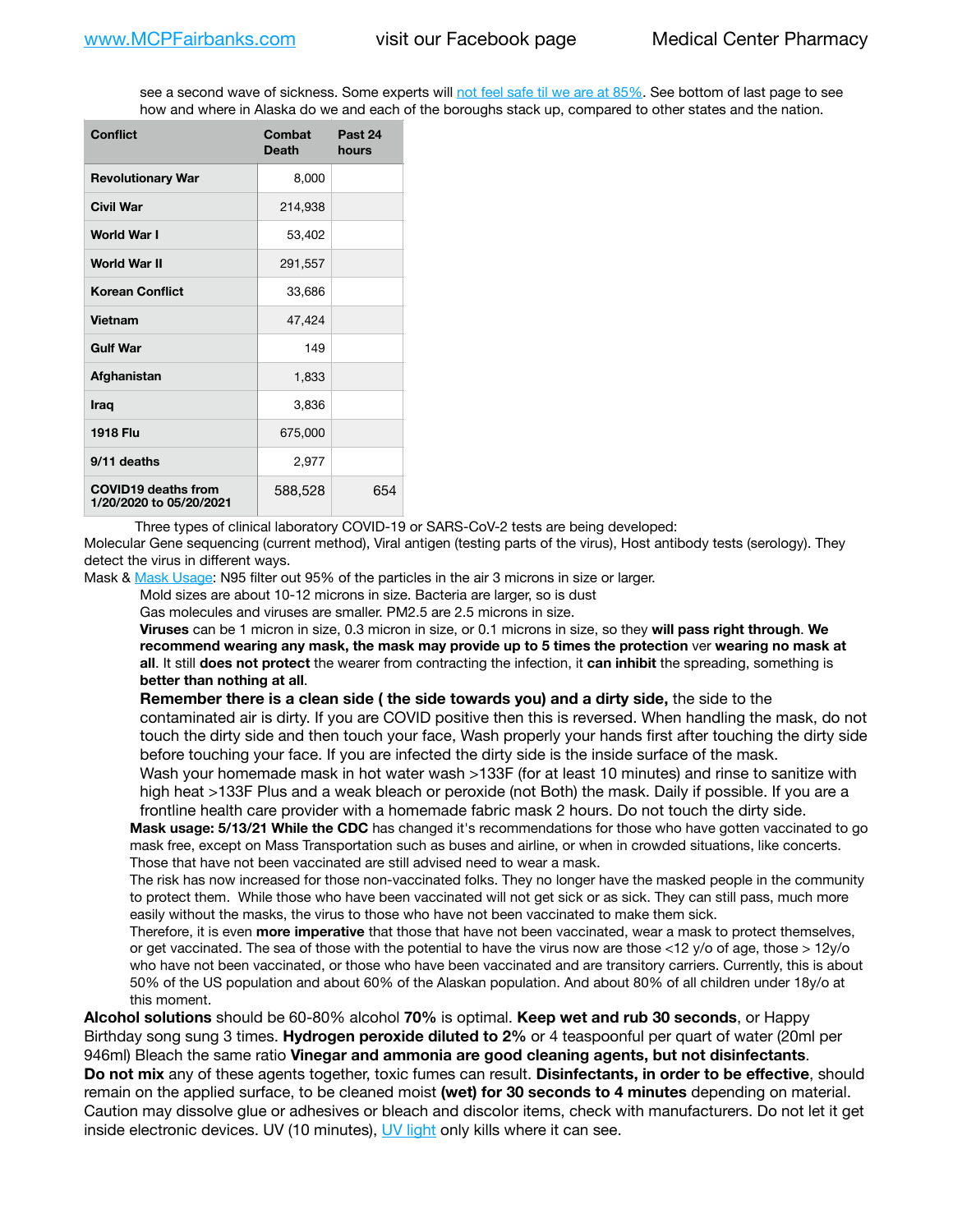## **Myths**

Taking hot baths, using colloidal silver, eating garlic soup, gargling with bleach are not proven to be effective. We have already seen using chloroquine taking the wrong form in the wrong dose can be fatal, one death and one critically injured. (see Arizona couple after listening to the past-president)

**We have heard of all kinds of cures.** To date there is no curative or preventative treatments, only supportive therapy. At this point there is **no proof** that Quinine, zinc, Hydroxychloroquine, Chloroquine, or Vitamin C works. As they say wives-tale at best, irresponsible reporting most likely. We have seen no information that they work. There have been ineffective dosing issues, over-dosing issues, permanently killing the senses of smell or taste, inappropriate usage, cardiac arrhythmias, and death from the usage of these agents have been reported. The virus may die out with heat of summer, or cold weather, this is a myth, There are a couple of studies at show the virus can withstand 98F. We know the body tries to use up to 104F to potentiate our immune system, to kill viruses. Taking NSAID, Aspirin, Ach-Inhibitors, Arb's and you get the COVID-19 infection are not contraindicated and no clinical evidence that says you should stop any of these classes of medications. It would be misguided and ill advised if you did so, In other words, Unless your doctor makes changes, keep taking your medications unless told to do otherwise.

**Vaccine Myths and Fake information:** There are no microchips, tracking devices, fetus tissue, at all in the vaccines. Vaccines will not and can not change your DNA., It can not change the fertility of men or women. It seems to be safe to the fetus and pregnant women. You should continue to wear a mask til we get to Herd Immunity levels, but can remove masks if you are outdoors, but not at concerts where you are close together. You should still get vaccinated (complete series) even if you got COVID. If you have some of the co-morbidities, it is important that you do get vaccinated, the side effects of the vaccine will be milder and survivable than survival getting COVID.

As of 12/21/20, DHSS is aware of 11 reports regarding possible allergic reactions from Alaska's hospitals to CDC: Bartlett Regional Hospital (8), Providence Alaska (2) and Fairbanks Memorial Hospital (1). Two were identified as anaphylaxis and one of those resulted in hospitalization for ongoing monitoring. In the other three

cases, symptoms were mild and not considered anaphylaxis. the hospitalized patient has been discharged and is doing well. The CDC said there appears to be no obvious geographic clustering of these reactions, nor was a specific production lot involved. People who experience anaphylaxis after the first dose should not receive a second dose, according to CDC recommendations.

For being one of the first in that nation to start vaccinating, those <16y/o, we have slowed down vaccinations to where we are way behind. More people are getting sick more frequently. Soon we will have more deaths. Due to lack of vaccinations, Alaska has pushed itself into last place, in the nation, as to when we will reach "herd immunity". This is the date when we can safely remove our masks and other restrictions.

Check our website [www.MCPFairbanks.com](http://www.MCPFairbanks.com) for the 13 testing sites in the interior of Alaska.

Alaska is in Phase 2, Where everyone over the age of 16 years old qualify to receive the vaccination. The FDA has approved Pfizers vaccine to be given those 12y/o and older. Mederna is working on 6 months and older. Johnson and Johnson, has been reinstated, but I would caution not to give it to women 12-50 years old. Be sure to keep and save your proof of vaccination cards as you may need it for travel purposes in the future.

Gao Fu, the director of the China Centers for Disease Control, admitted on 4/10/2021 that the country's vaccines don't exactly give Covid-19 a knockout blow. One study from Brazil found that the vaccine from the Chinese company Sinovac was 50.4% effective, compared to Pfizer's 97%. Fu said the government is looking for ways to boost effectiveness.

## Many Alaskans live with underlying health concerns

You can not change your age but you can affect change with other risk factors. Nov. 17, 2020 for more information check out [Alaska DHSS Insights](http://dhss.alaska.gov/dph/Epi/id/Pages/COVID-19/blog/20201117.aspx)

Epidemiologists within the Section of Chronic Disease Prevention and Health Promotion analyzed reports from about 8,500 randomly-selected Alaska adults who participated in the annual [Behavioral Risk Factor Surveillance System \(BRFSS\)](http://dhss.alaska.gov/dph/Chronic/Pages/brfss/default.aspx) telephone survey between 2016 and 2018. About 67% of Alaska adults — two out of three — have at least one of the following ongoing health concerns that have been shown to increase chances for serious illness from COVID-19:

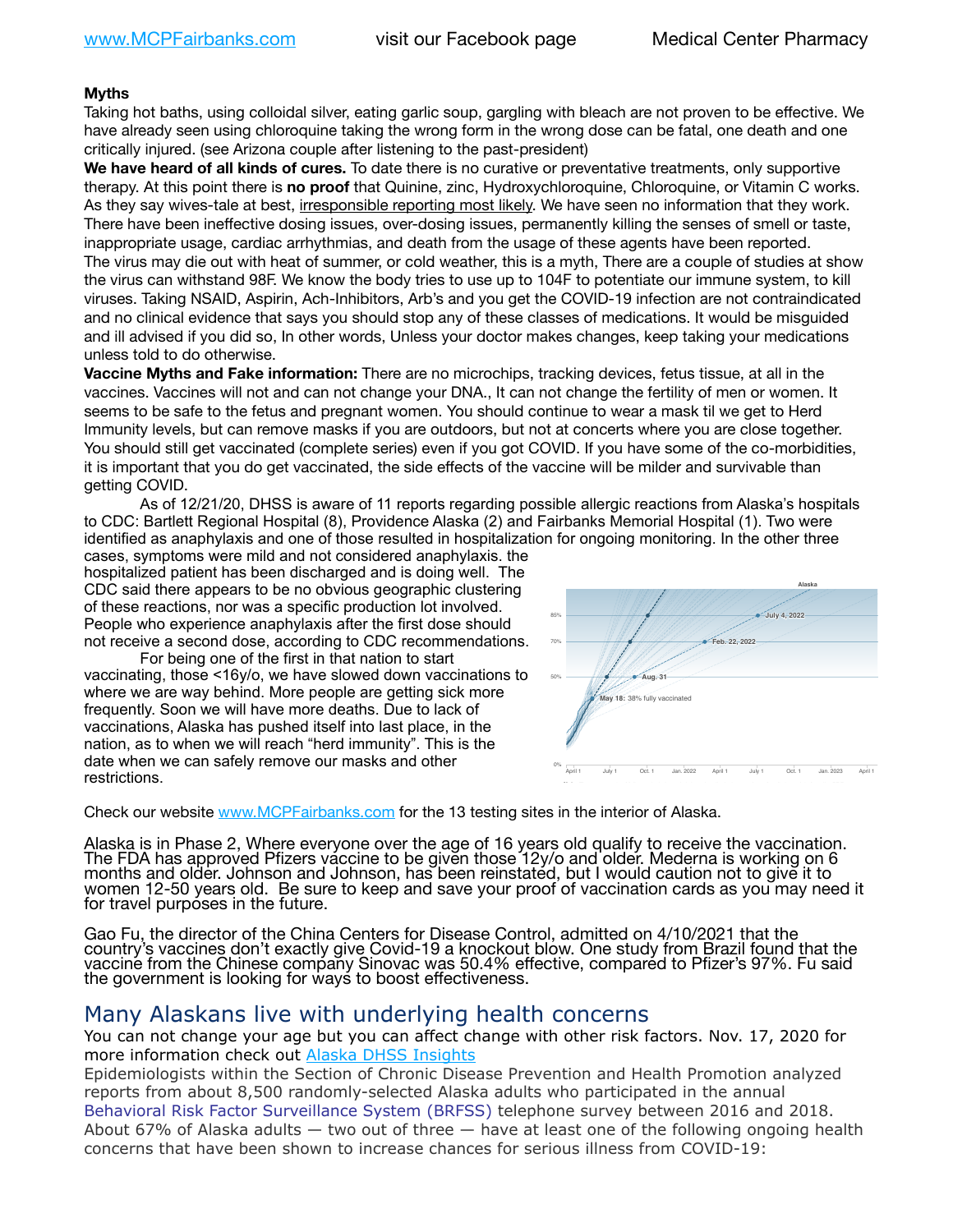- 46% of Alaska adults are current or former smokers
- 32% have obesity BMI >30.0
- 8% have type 1 or type 2 diabetes
- 6% have chronic obstructive pulmonary disease (COPD)
- 5% have heart disease or have had a heart attack
- 2% have chronic kidney disease

## **Older age and other health concerns can lead to COVID-19 complications**

The CDC lists other factors that increase chances for serious illness from COVID-19 infection. [Age is one of them](https://www.cdc.gov/coronavirus/2019-ncov/need-extra-precautions/older-adults.html). Even in the absence of any other risk factors, older age increases someone's chances of serious health problems related to COVID-19. In Alaska, about 15% of adults are ages 65 years or older. If you consider older age and underlying health conditions, 71% of Alaska adults are at increased risk for serious illness from COVID-19.

This estimate is likely an undercount, given that [strong evidence links other known health concerns with severe COVID-19](https://www.cdc.gov/coronavirus/2019-ncov/need-extra-precautions/people-with-medical-conditions.html) illness. Those health concerns include currently having cancer and sickle cell disease, as well as having had an organ transplant. The BRFSS survey does not measure the number of Alaska adults with those conditions.

There is some evidence that [other conditions also may increase chances of serious COVID-19 illness](https://www.cdc.gov/coronavirus/2019-ncov/need-extra-precautions/evidence-table.html). Two of those problems include high blood pressure and asthma. Those conditions affect a significant number of Alaska adults. Almost 1 out of 3 Alaska adults (31%) has ever had high blood pressure, according to recent BRFSS data. About 9% of Alaska adults have current asthma.

Who is eligible now? All Alaskans >12 y/o, can receive the Pfizer vaccine and those >16 y/o can receive all of the other vaccines.

For details about eligibility visit [covidvax.alaska.gov.](https://lnks.gd/l/eyJhbGciOiJIUzI1NiJ9.eyJidWxsZXRpbl9saW5rX2lkIjoxMDYsInVyaSI6ImJwMjpjbGljayIsImJ1bGxldGluX2lkIjoiMjAyMTAxMjguMzQwODU3NjEiLCJ1cmwiOiJodHRwOi8vZGhzcy5hbGFza2EuZ292L2RwaC9FcGkvaWQvUGFnZXMvQ09WSUQtMTkvdmFjY2luZS5hc3B4In0.-Xwhl42jAWOMS7ewfS85uxwrwjohCso3Sb81DuDKtxU/s/500544915/br/93796640171-l) for vaccination sites see [www.MCPFairbanks.com](http://www.MCPFairbanks.com) Please keep these tips in mind when scheduling:

To find a COVID-19 vaccine provider visit [covidvax.](https://lnks.gd/l/eyJhbGciOiJIUzI1NiJ9.eyJidWxsZXRpbl9saW5rX2lkIjoxMDIsInVyaSI6ImJwMjpjbGljayIsImJ1bGxldGluX2lkIjoiMjAyMTAxMjguMzQwODU3NjEiLCJ1cmwiOiJodHRwOi8vZGhzcy5hbGFza2EuZ292L2RwaC9lcGkvaWQvcGFnZXMvQ09WSUQtMTkvdmFjY2luZS5hc3B4In0.3lB9AwQLSotqjuYfrd8IohnH6uCxI7nPK3n32c6HU3Y/s/500544915/br/93796640171-l)[alaska.gov](https://lnks.gd/l/eyJhbGciOiJIUzI1NiJ9.eyJidWxsZXRpbl9saW5rX2lkIjoxMDMsInVyaSI6ImJwMjpjbGljayIsImJ1bGxldGluX2lkIjoiMjAyMTAxMjguMzQwODU3NjEiLCJ1cmwiOiJodHRwOi8vZGhzcy5hbGFza2EuZ292L2RwaC9lcGkvaWQvcGFnZXMvQ09WSUQtMTkvdmFjY2luZS5hc3B4In0.YgwDsPWrLKTangJFkEdvbgIFdm7fSYBuyX35eevV-64/s/500544915/br/93796640171-l) or call 1-907-646-3322 or for questions [covid19vaccine@alaska.gov](mailto:covid19vaccine@alaska.gov?subject=COVID19%20Vaccine%20questions) . Our call center is now staffed to receive calls as they come in 9 am – 6:30 pm Monday - Friday and 9 am-4:30 pm Saturday and Sunday. You may be put on hold, but you will not need to leave a message for a return phone call if you call within business hours.

Please note that the "find a COVID-19 vaccine provider" webpage on [covidvax.](https://lnks.gd/l/eyJhbGciOiJIUzI1NiJ9.eyJidWxsZXRpbl9saW5rX2lkIjoxMDQsInVyaSI6ImJwMjpjbGljayIsImJ1bGxldGluX2lkIjoiMjAyMTAxMjguMzQwODU3NjEiLCJ1cmwiOiJodHRwOi8vZGhzcy5hbGFza2EuZ292L2RwaC9lcGkvaWQvcGFnZXMvQ09WSUQtMTkvdmFjY2luZS5hc3B4In0.RKcjf2yNpNLP4aXfSBT5T2amzgApUQ-lu4vqx8Pz53o/s/500544915/br/93796640171-l)[alaska.gov](https://lnks.gd/l/eyJhbGciOiJIUzI1NiJ9.eyJidWxsZXRpbl9saW5rX2lkIjoxMDUsInVyaSI6ImJwMjpjbGljayIsImJ1bGxldGluX2lkIjoiMjAyMTAxMjguMzQwODU3NjEiLCJ1cmwiOiJodHRwOi8vZGhzcy5hbGFza2EuZ292L2RwaC9lcGkvaWQvcGFnZXMvQ09WSUQtMTkvdmFjY2luZS5hc3B4In0.LNwu2x_DbADesP2Q_t5XKHgz8yGCzZOolCPQMoFu5G4/s/500544915/br/93796640171-l) now provides a tool (Option B) that shows available COVID-19 vaccine appointments from some vaccine providers. or check on our website [www.MCPFairbanks.com](http://www.MCPFairbanks.com) for vaccination or testing sites.

Vaccine Coverage Ranked [State by state](https://www.npr.org/sections/health-shots/2021/01/28/960901166/how-is-the-covid-19-vaccination-campaign-going-in-your-state), [Expected Herd](https://www.npr.org/sections/health-shots/2021/01/28/960901166/how-is-the-covid-19-vaccination-campaign-going-in-your-state)  [Immunity Achievment](https://www.npr.org/sections/health-shots/2021/01/28/960901166/how-is-the-covid-19-vaccination-campaign-going-in-your-state)  [Date based on current](https://www.npr.org/sections/health-shots/2021/01/28/960901166/how-is-the-covid-19-vaccination-campaign-going-in-your-state)  [vaccination Rates.](https://www.npr.org/sections/health-shots/2021/01/28/960901166/how-is-the-covid-19-vaccination-campaign-going-in-your-state) Highest to Lowest Latest report was 5/20/21 **Skagway** Municipality: 78.61% Bristol Bay plus Lake and Peninsula: 77.9%

**Petersburg** Borough: 76.45% Yukon-Koyukuk Census Area: 75.76% Aleutians East Borough: 75.71% Nome Census Area: 75.2% Juneau City and Borough: 73.56% Yakutat plus Hoonah-Angoon: 72.97%

Sitka City and Borough: 71.65% Kusilvak Census Area: 71.11% Bethel Census Area: 70.81% Haines Borough: 66.57% Kodiak Island Borough: 63.08% Ketchikan Gateway Borough: 59.95%



Aleutians West Census Area: 59.93% Northwest Arctic Borough: 58.89% Wrangell City and Borough: 58.89% Chugach-Copper River Census Area: 57.62% Denali Borough: 57.01% Anchorage Municipality: 56.7% Dillingham Census Area: 53.2% Prince of Wales-Hyder Census Area: 50.76% **Fairbanks North Star Borough:** 44.51% Kenai Peninsula: 44.44% **Matanuska-Susitna Borough:** 36.86% North Slope Borough: 35.2% **Southeast Fairbanks Census Area:** 31.34% **Alaska Pop Ave: Complete:** 36.57%